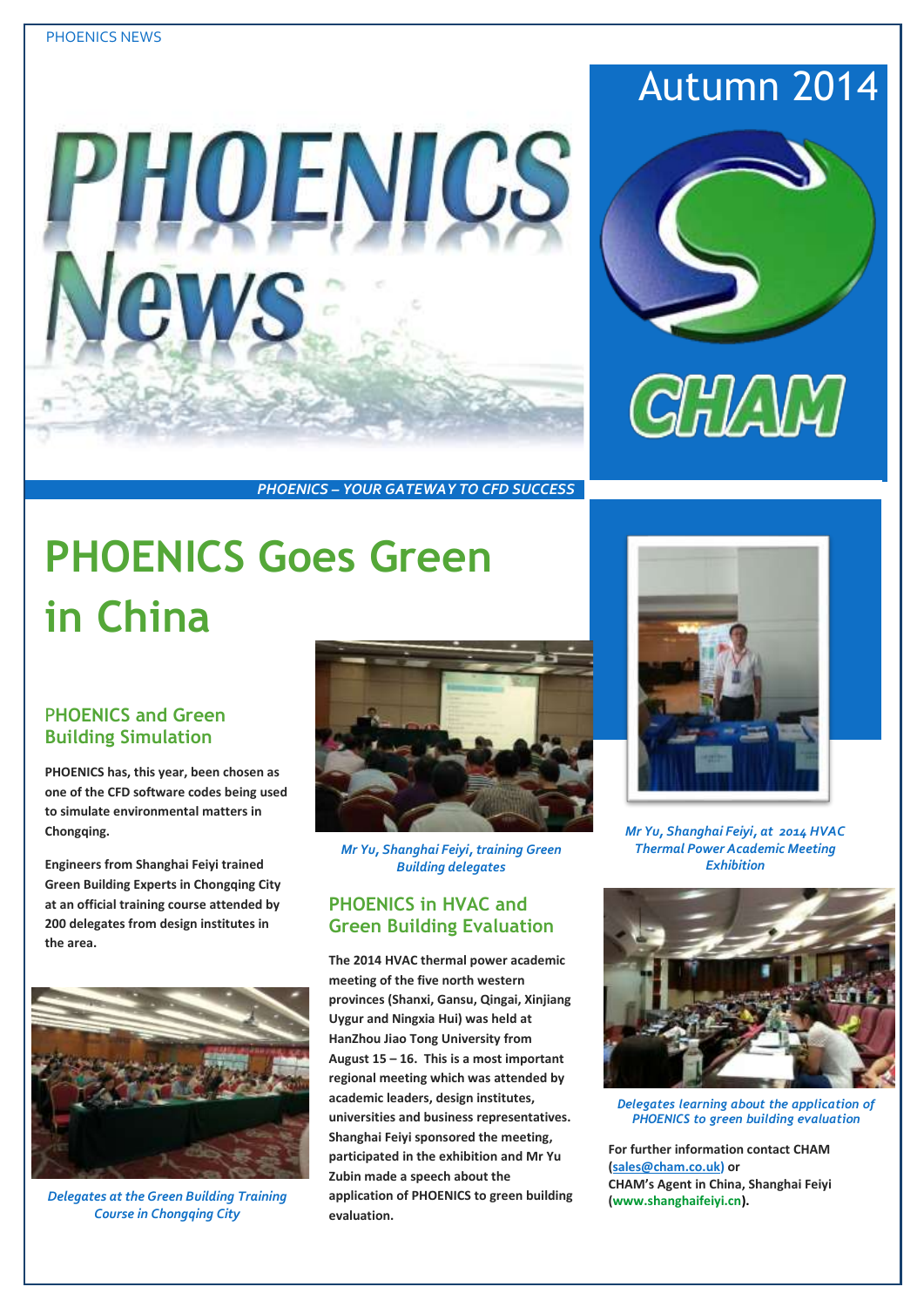### **PHOENICS Heatex**

Alex Adam at CHAM

Heatex is a novel, adaptable plugin for PHOENICS that simulates the fluid dynamics and heat transfer properties of real world heat exchangers and is suited to both practical engineering and research.

Heatex solves for the flow and thermal properties of physically realistic, three dimensional heat exchangers. It is capable of simulating many existing industry standard designs (TEMA types) and allows inclusion of realistic complexities such as fouling, baffles and divider plates. Users are free to specify the dimensions of all constituent components, the tubeside/shellside fluids as well as boundary data as appropriate to their application.

Perhaps the greatest advantage of Heatex is the long term plan to eliminate the need to use dubious empirical constants in heat transfer equations. These will instead be computed iteratively from an initial guess by cyclically connecting large scale exchanger simulation to smaller scale modelling of the individual tubes.

> Supply Chain Supply Chain<br>Charter for Nuclear<br>Charter for Nuclear Decommissioning

Sites

http://www.decommsupplyevent.co.uk/

Visit CHAM on Stand<br>Visit CHAM on Stand<br>Wisit CHAM on Stand Visit CHAM on Stand<br>Visit CHAM on Stand<br>Number 152 at the NDA<br>Number Supply Chain Eve Visit CHAM on Stee NDA<br>Number 152 at the NDA<br>Number 152 at the Event<br>Estate Supply Chain Event<br>Estate Supply chain Eity, sit<br>
umber 152 u.<br>
umber Supply Chain Ever<br>
Estate Supply Chain Ever<br>
to be held November 6<br>
to 2014 at Ever state Surf November<br>to be held November<br>2014 at Event City,<br>2014 at Event

2014 at Ever<br>Manchester

*Figure 1: Velocity field in the exchanger in the case of four standard*  baffles. Left section is tubeside, right section is shellside. The separation *is, of course, artificial and, in reality, the two sides should be overlaid*.

*Figure 2: Heat flux contours in the case of four standard baffles. Left grid is tubeside, right grid is shellside. The separation is of course artificial and in reality, the two sides should be overlaid. The cooling of the tubeside fluid is apparent.*

FOR FURTHER INFORMATION CONTACT SALES@CHAM.CO.UK

# **PHOENICS goes Green in Brazil**

Fabio Fundo, Safe Solutions, Brazil

Safe Solutions held a Course at Cesmac (Centro de Estudos Superiores de Maceió), to present PHOENICS and describe its use as an important tool for architecture and the urban environment.

Delegates were advised how the software can be used to optimize the use of natural resources in projects, as well as to simulate the possible gain in thermal comfort inside buildings.

Existing project cases were presented as well as theoretical examples showing air flow inside and outside structures.

The course was attended, and well received, by more than 30 students. Its success means that in-depth PHOENICS Courses may be scheduled for the coming months.



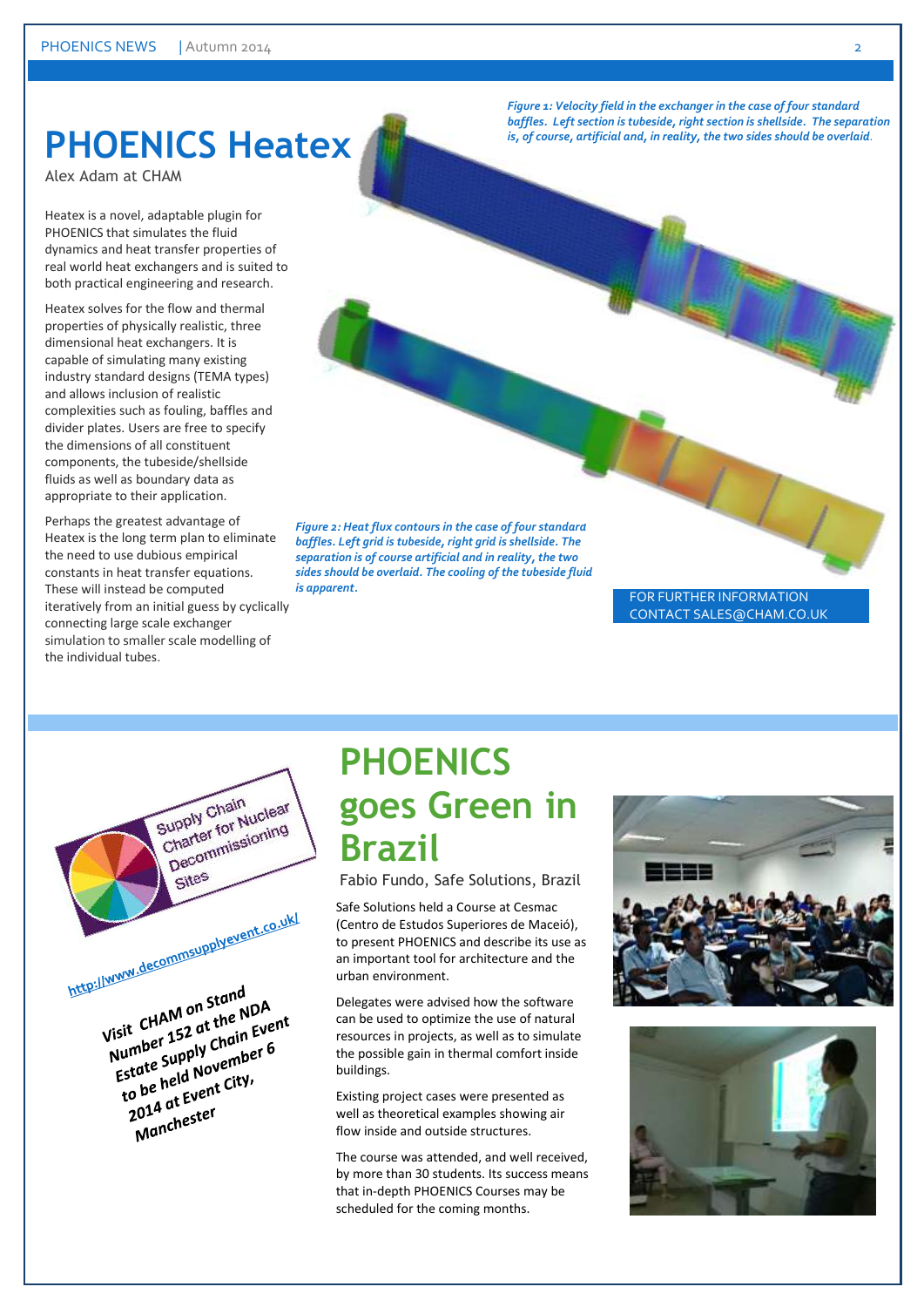# **F1 in Schools Competition**

### **Wilmington Grammar School for Boys**

.

was victorious in the National Finals of the **F1 in Schools** competition.

Its Bloodhound F1 team, **Turbocharged**, achieved success at the national Final held in Birmingham earlier this year.

**Wilmington Boys** are amongst the more than 800 users of CHAM's F1-VWT package (a special-purpose sub-set of PHOENICS).



#### Team Turbocharged

Supervising teacher, Mr Neil Winter, reported that **Turbocharged** were awarded the trophy for Research and Development due to their F1-VWT-based car body development. They also won the trophy for Best Engineered Car and were crowned **National Champions**.

**F1** in Schools Competition: www.f1inschools.co.uk



**F1-VWT in Schools Is available from Denford Limited. For further information[: http://website.denford.ltd.uk/.](http://website.denford.ltd.uk/)**

**For information on commercial, and non-school, use contac[t sales@cham.co.uk](mailto:sales@cham.co.uk)**.





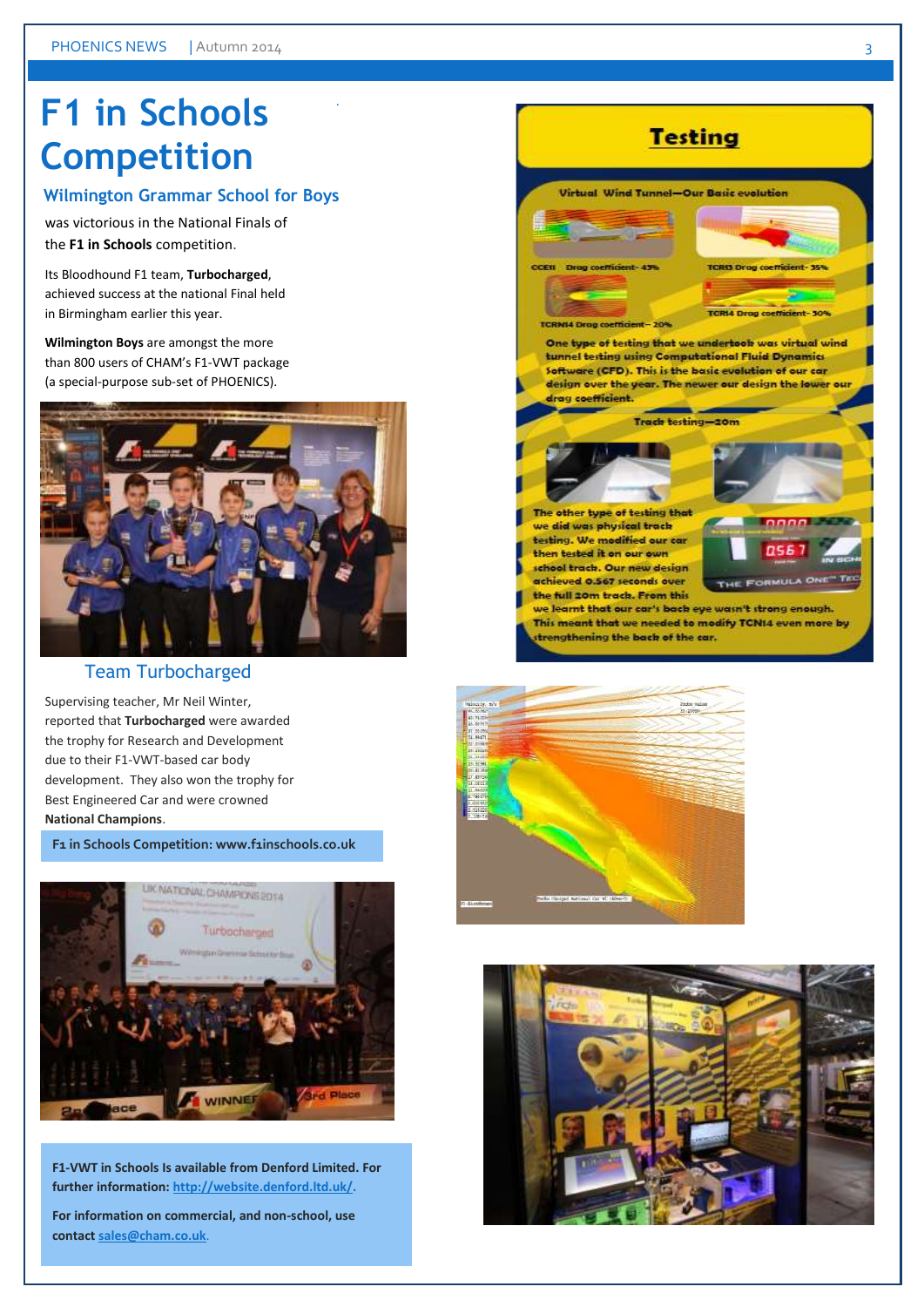### **Optimization & Modelling of the Hydrodynamics of an Anaerobic Stirred Tank Reactor**

Zaineb Trad and Christophe Vial, LABEX IMobs<sup>1</sup>, Polytech Clermont-Ferrand-Institut Pascal, Axe GePEB, Bât. Polytech, 24 avenue de Landais, BP 20206, 63174 AUBIERE Cedex





The project objective is to enhance and optimize the design of an anaerobic stirred tank bioreactor for scale-up purposes and to turn batch to continuous processing.

CFD, in this case, is a useful tool better to elucidate the complex interplay between reactor geometry and operating conditions on the one hand, and mixing and biochemical reaction on the other. The figures above illustrates the design of a 5 litre bioreactor when operated with suspended straw-like biomass (top), and of the 3D mesh (bottom: a structured grid with 58×58×120 cells) with the two turbine

impellers devoted to liquid homogenization and solid suspension, respectively.

PHOENICS software was used, with MOFOR, to simulate the rotation of the impeller. The study was conducted in four steps:

1. MOFOR was coupled to SEM (Scalar Equation Model) to investigate vortex formation, as an un-baffled stirred tank is used to avoid stationary solids in the baffle region. Anaerobic fermentation is currently driven at low rotation speed, but a minimum value is required to maintain the suspension of solid biomass, as shown below. A compromise was found between mixing, solid suspension and vortex prevention.



*Vortex Formation*

2. Mixing a passive tracer in the liquid phase was studied. Hydrodynamics were modelled using the *k-<sub>c</sub>* Chen model for turbulence and the MUSCL discretization scheme which was shown to provide the best compromise between computation time and accuracy, even at low rotation speed. A typical tracer dispersion example is shown below. The objective was to improve the position of the impellers.



*Concentration Profile*

3. As biomass suspension occurred before vortex formation, this was simulated using the Algebraic Slip model.

Comparison with experimental data, as shown below, illustrates how the position of the bottom impeller induces solid suspension and enables the optimization of its position as a function of the amount of solid waste.



*Onset of solid suspension*

4. The last, and ongoing, step is to implement a simplified version of Anaerobic Digestion Model 1 (ADM1) (describing the biochemical conversion of biomass into biohydrogen, assuming that glucose and inorganic nitrogen are the substrates) into PHOENICS using In-Form. This constitutes a challenge, as coupling ADM1 with CFD was reported last year for the first time.

In conclusion, the comparison between experiment and 3D simulation has shown the ability of PHOENICS to model the multiscale phenomena involving gas-liquid separated phases. A solid dispersed phase and biochemical reaction has been assessed but further work is needed to implement the complete structure of the ADM1 model.

<sup>1</sup> LABEX IMobS "Innovative Mobility: Smart and Sustainable Solutions" is a French Laboratory of Excellence dealing with efficient and environmentally-friendly technological building components for innovative mobility for the transport of persons, manufactured objects and machines. One of its challenges is to develop new innovative processes and technologies for the production of 2<sup>nd</sup> and 3rd generation biofuels. Particularly attractive for sustainability are 2nd generation biofuels from food and agrowaste.

Special thanks go to Dr J. Ouazzani of Arcofluid for his support in the definition and setting up of the problem in the PHOENICS code.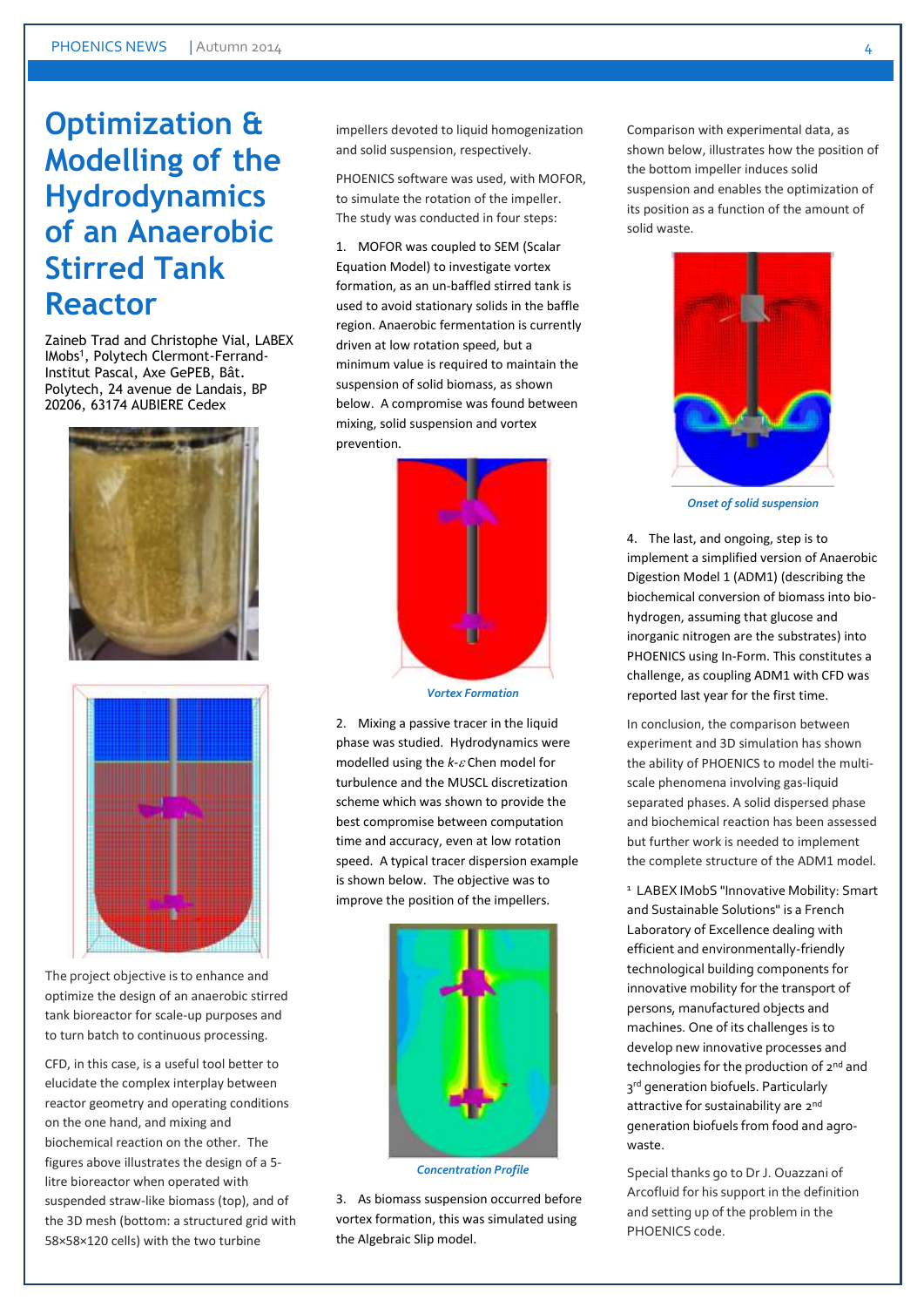### CFD Analysis using PHOENICS of heat distribution in a high density passenger pick-up and drop-off point in Singapore

#### Venugopalan Raghavan of ZEB

ZEB-Technology Singapore has been a user and a distributor of PHOENICS since 2009. A recent project involved a major upgrade of the mechanical ventilation system for a region with high circulation of passenger pick-ups and drop-offs. The HVAC consultants suggested the use of jet fans

over the existing conventional supply and exhaust grille system.

ZEB was tasked with performing the CFD simulations that were requested by the client in order to have an idea of how the systems would perform and to compare the simulated results with measured values from the site.

Simulations were done using PHOENICS, with the geometry modelled using built-in objects in PHOENICS.

Since only the heat and pollutant release from the vehicles were the focus areas, the vehicles themselves were modelled as blockages. The exhaust was modelled as an INLET object with the temperature, speed and concentration of pollutant being specified. The pollutants were specified using the extra variables option, which allows for creation and use of extra variables, especially those involved in

passive scalar transport. Heat sources for the vehicles were modelled using the PEOPLE object which allows for a convenient way to model heat sources. About 110 vehicles were modelled for this exercise which was meant to simulate the worst case scenario with almost all of them being in the idling mode.

The results for the existing system were compared with measured values and the results showed a reasonable degree of match.





36.00000<br>35.00000 34.00000 33.00000 32.00000 31.00000 30.00000

### **PHOENICS & Rhino: A Natural Ventilation PlugIn**

Bing Wang, School of Design, Harvard University

#### **1. Introduction**

Buildings account for 40 percent of energy use in the USA, Europe and Asia. The high level of energy consumption by buildings is a negative contributor to climate change and environment issues, placing pressure on designers to improve building performance. Natural ventilation is considered a viable technique for replacing

or reducing active cooling loads and fan power in residential and commercial buildings. Mounting evidence suggests that occupants in naturally ventilated buildings accept higher temperatures than those in air-conditioned spaces. This heightened tolerance further increases potential energy saving through natural ventilation.

After years of research and practice, natural ventilation principles in buildings are well known. However, it remains difficult for designers to be confident about designing an impeccably functioning natural ventilation system. Evaluating natural ventilation requires users to have much experience and knowledge to handle simulation tools including Computational

Fluid Dynamics (CFD) software, airflow networks and energy simulation. As the result, application and use of natural ventilation are rare.

The importance of marrying design and evaluation tools during the schematic design phase is self-evident because decisions made at this point - building form for example - largely determine their natural ventilation potential. Simulation plugins in the modelling environment could help designers conduct building performance analysis and get visual feedback to optimize design. The Rhino plugin which is described here aims to help designers evaluate natural ventilation with CFD in the schematic design phase.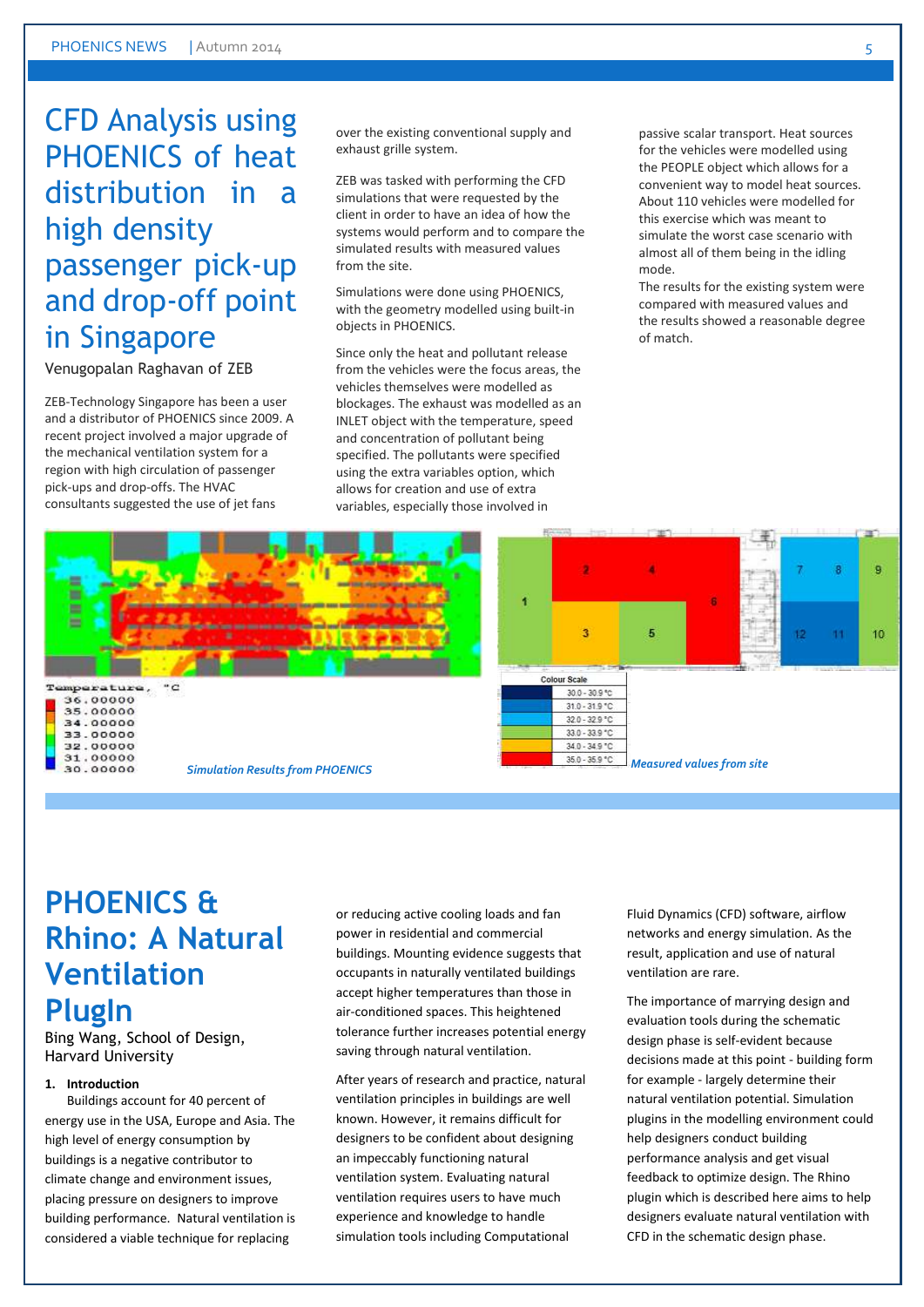#### **2. Plugin Interface**



The plugin was developed as an interface of PHOENICS in Rhino (a widely used 3D modelling tool for designers), with step by step guide for designers to perform a natural ventilation evaluation. The plugin has three functions, Model, Case and Result, indicated by three menu buttons.

| in Baltricht 1 Phoenhous Natio |  |
|--------------------------------|--|
|                                |  |

The Model function guides designers to prepare models for CFD simulation. To include a building in the CFD simulation, click on the Add button next to Building. Give a name to this building layer and click Select. The window will close and the user can choose a geometry in Rhino.

The Case function is the main part of the plugin. It simplifies inputs of a CFD simulation based on previous research conclusions. There are three parts in boundary condition settings – Wind Direction and Velocity, Domain and Grid, Iterations and Time. Designers could perform a CFD simulation just by filling all necessary information.



The Result function will visualize simulation results in Rhino, which will provide clear feedback to designers.

#### **3. Plugin Result Examples**

The following are example simulation results visualized in Rhino, including wind flow pattern, wind flow on pedestrian height, wind pressure on pedestrian height and wind pressure distribution on façades.



*Wind flow pattern*



*Wind pattern at pedestrian height*



*Wind pressure on pedestrian height*



 *Wind pressure on façades*

**4. Discussion**

**This plugin could help designers perform their own CFD simulations and obtain visualizations of natural ventilation.** It provides information which enables designers to take natural ventilation into consideration in schematic design phase.

The plugin is not limited to natural ventilation. It provides easy access to detailed CFD simulation results which can support other outdoor environment analyses, including thermal comfort and air pollution. In future, it could be combined with tools, such as energy simulation, for further analysis in later design stages.

On the design side, the tool creates more possibilities. Current workflow could be introduced to Grasshopper for automatic design optimization.

Simulation technologies play an important role in the building industry. However, in most cases they are employed in the late stages of design where there is little room for change. Design has more flexibility in earlier stages and the importance of introducing simulation technologies in the early design stage is self-evident.

With the development of more simulation tools like this one, more information about building performance and built environment quality can be made available to designers at an early stage, enabling better informed decisions to be made at the schematic design phase.

Furthermore, designers could use these devices as educational tools to understand building physics and can even be inspired by the simulation results. This could help simulation become a new design methodology in the future.

To contribute to the PHOENICS<br>Newsletter please send and CS<br>Rews@ut **Contribute to the PHOENICS**<br>Newsletter please send articles to<br>format formation in Word of the Sto **Explore the please Send article 18**<br><u>Rews@cham.co.uk</u> in Word<br>format. format.

We look forward to receiving<br>annual reports from Ass.<br>Users : *che look forward to receiving*<br>annual reports from Academic<br>Users in the same format Users in the same format.<br>Please not

Please note that transmission of<br>articles will be taken, by CHA<br>authorizzy: taken, by CHA a actes will be taken, by CHAN<br>authorization to publish in the<br>PHOENICS Newsletter **PHOENICS Newsletter.**<br>PHOENICS Newsletter.<br>Thank Thank you.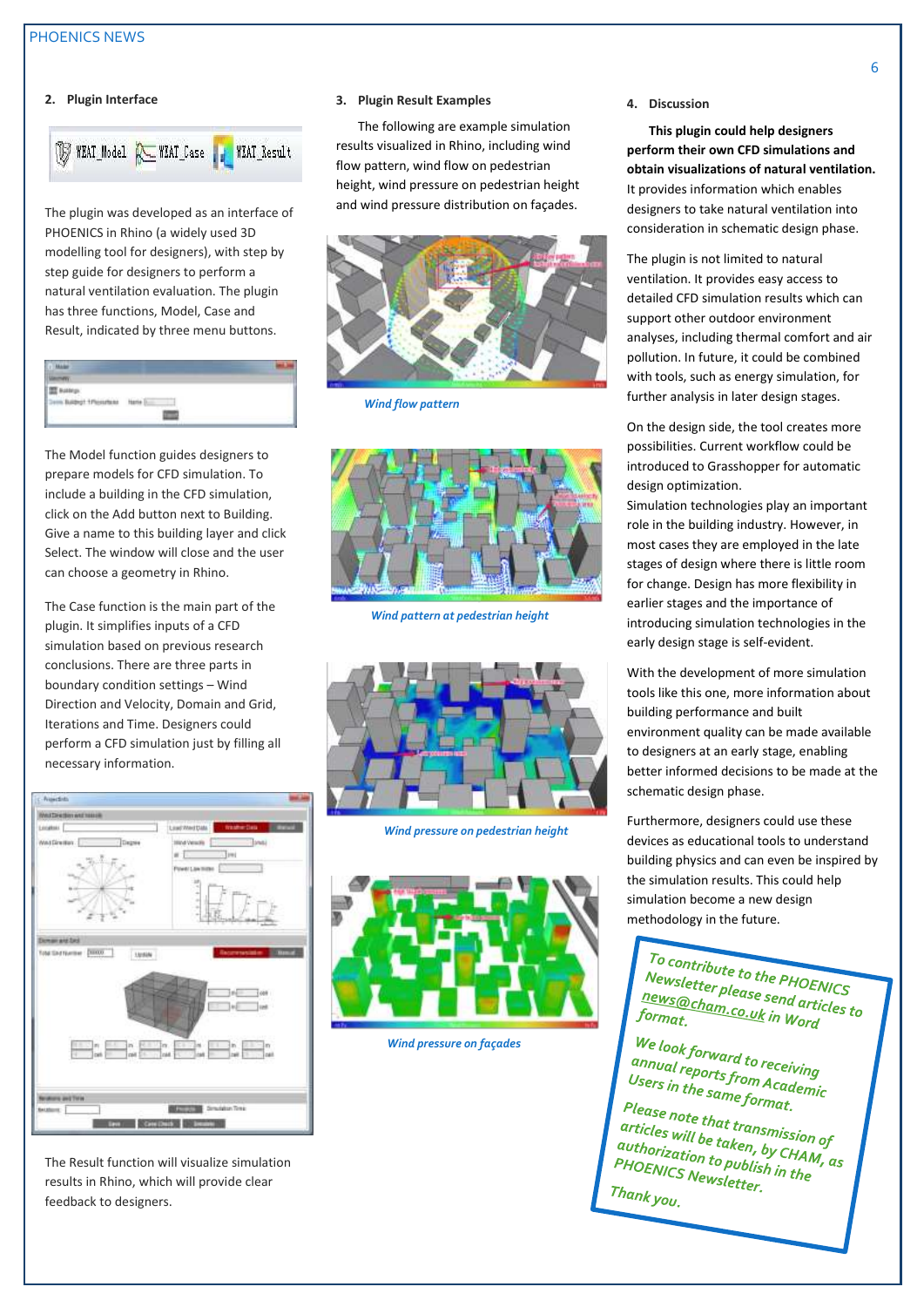### **Numerical Modelling of Pressure Drops in Micro-Channels with Squared and Staggered Pillar Arrangements**

Jalil Ouazzani – ArcoFluid (Bordeaux, France), Yves Garrabos, Romain Guillaument, Carole Lecoutre, Samuel Marre & Sandy Morais – ICMCB (Pessac, France).

High-pressure micro-models are useful tools to visualize pore-scale fluid distribution and displacement by injecting, for example,  $CO<sub>2</sub>$ into a water-saturated micro porous media under geological reservoir conditions. ICMCB researchers performed fluid flow experiments in a well-designed twodimensional pore network inside highpressure silicon/Pyrex micro-models.

Such micro-models have a low pertinence with respect to the local complexity encountered in 3D porous media of geological formations and measurements of local velocity field remain an unresolved problem, especially at high pressure and high temperature. The 2D characteristics of these models allows observation of the behavior of two-phase distribution at different operating conditions for the first time in real p,T conditions,. The combination of flow rate and pressure measurements, wettability change of the solid walls, and a video recording of the pore network, can be used to capture some key mechanisms at a typical pore scale of a few tens of micrometers.

Numerical modelling of the experiments was carried out using PHOENICS software from **CHAM** 

To validate the numerical model to be used at ICMCB, it was tested against published experiments of water injection in micromodels at various Reynolds number, and plots arrangements (Measurement of pressure drop and flow resistance in microchannels with integrated micro-pillars: Microfluid Nanofluid (2013) 14:711–721 - DOI 10.1007/s10404-012-1089-1)

Initially the 2D models in PHOENICS were used but it was found that the pressure drop varied extensively from that obtained via experiment. This was mainly due to the short height of channel which meant that the friction effect from the top and bottom walls was substantial. Full 3D calculations were therefore used.

These are costly due the large amounts of pillars in the channel but reproduced the expected pressure drop satisfactorily.

Given the low height of rectangular channels in the study, the 2D-Helle-Shaw formulation was investigated and found to be in good agreement with the 3D model calculation results with a much lower CPU cost.

For a full copy of this paper see [http://www.cham.co.uk/DOCS/Icmc](http://www.cham.co.uk/DOCS/Icmcb_Arcofluid_Autumn_2014.pdf) [b\\_Arcofluid\\_Autumn\\_2014.pdf](http://www.cham.co.uk/DOCS/Icmcb_Arcofluid_Autumn_2014.pdf)

| Arrangement | <b>Pillar</b>   | <b>Dimensions</b> | <b>Dimensions</b> |                 |           |                |
|-------------|-----------------|-------------------|-------------------|-----------------|-----------|----------------|
|             |                 |                   |                   | <b>Channels</b> |           |                |
|             | $d$ ( $\mu$ m)  | $S(\mu m)$        |                   | $h$ ( $\mu$ m)  | $L$ (mm)  | $W$ ( $\mu$ m) |
|             | <b>Diameter</b> | <b>Distance</b>   |                   | height of       | Length of | Width of       |
|             |                 | between           |                   | channel         | channel   | channel        |
|             |                 | pillars           |                   |                 |           |                |
| Nsq 70-50   | 50.2            | 82                |                   | 98.4            | 24.46     | 808            |
| Nsq 50-100  | 100             | 124               |                   | 98.4            | 18.87     | 1250           |
| Nst 70-50   | 50              | 87.2              |                   | 98.4            | 24.26     | 869            |
| Nst 50-100  | 100             | 135               |                   | 98.4            | 20.11     | 1346           |

*Table 1: Geometrical dimensions of different fabricated MCIPs considered in the present work.*

*Fig 1: Micro-channel with integrated micropillars (MCIP) considered in the work. NSq refers to the square arrangement of pillars and NSt to the staggered one*.